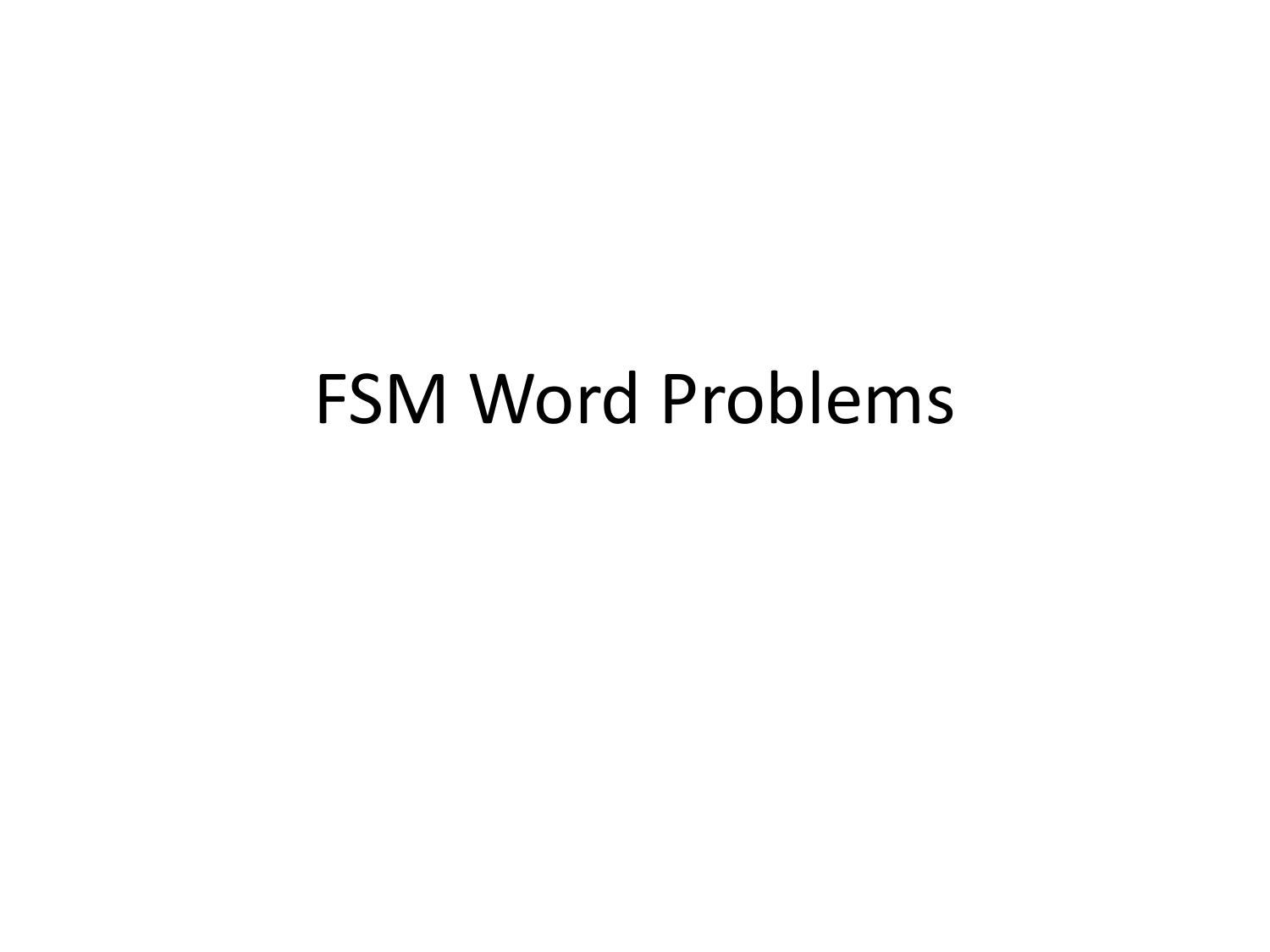## FSM Example

- Traffic light controller
	- $-$  Traffic sensors:  $T_{\rm A}$ ,  $T_{\rm B}$  (TRUE when there's traffic)
	- Lights: L<sub>A</sub>, L<sub>B</sub>
	- $-$  If L<sub>A</sub> = GREEN, then L<sub>A</sub> remains GREEN as long as A has cars (i.e.  $T_A = 1$ )
	- $-$  If L<sub>B</sub> = GREEN, then L<sub>B</sub> remains GREEN as long as B has cars (i.e.  $T_B = 1$ )
	- Light colors change (GREEN, RED)  $\rightarrow$ (YELLOW, RED)  $\rightarrow$ (RED, GREEN)

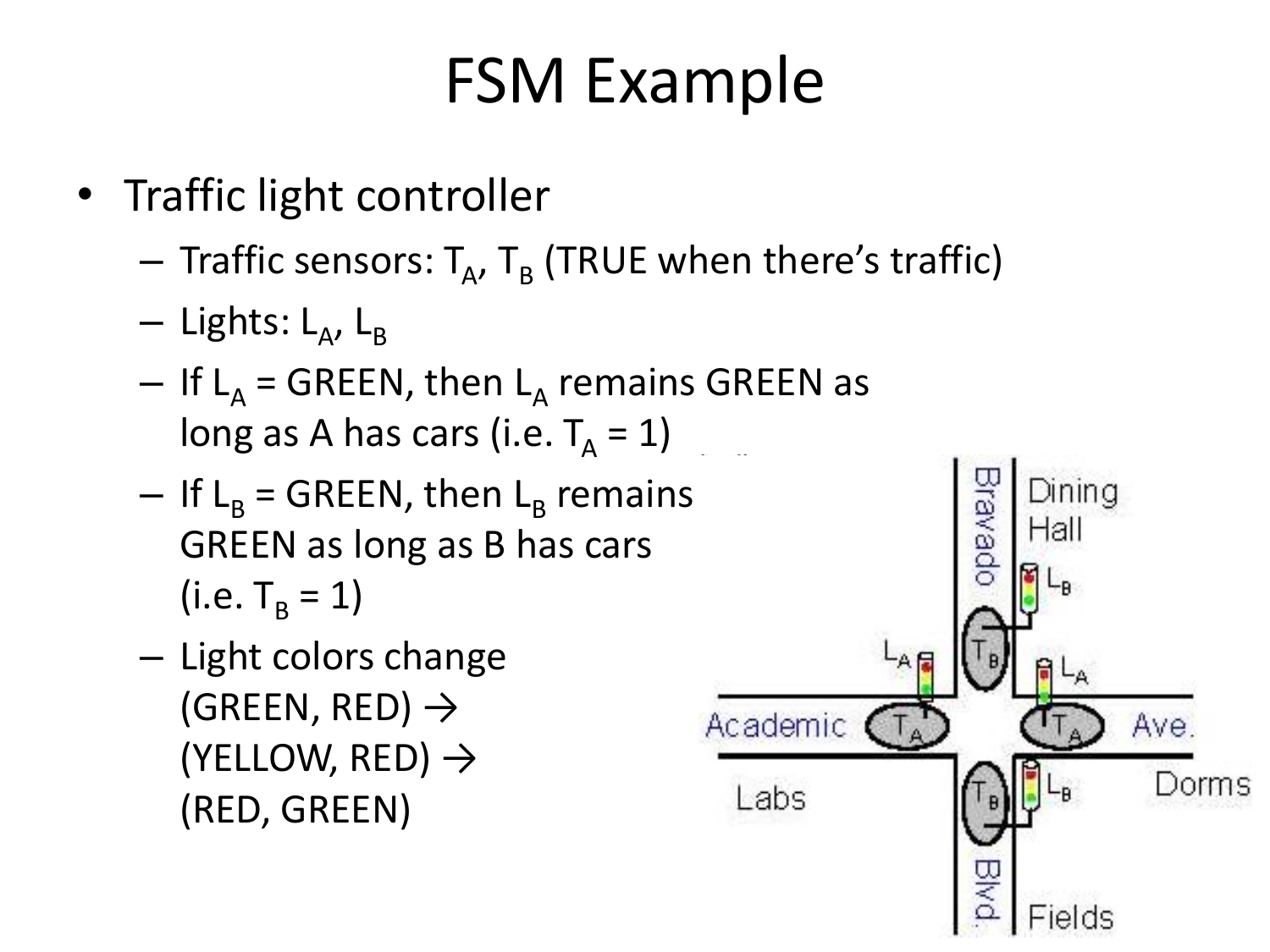### FSM Blackbox

- Inputs:  $CLK$ ,  $T_A$ ,  $T_B$
- Outputs: L<sub>A</sub>, L<sub>B</sub>

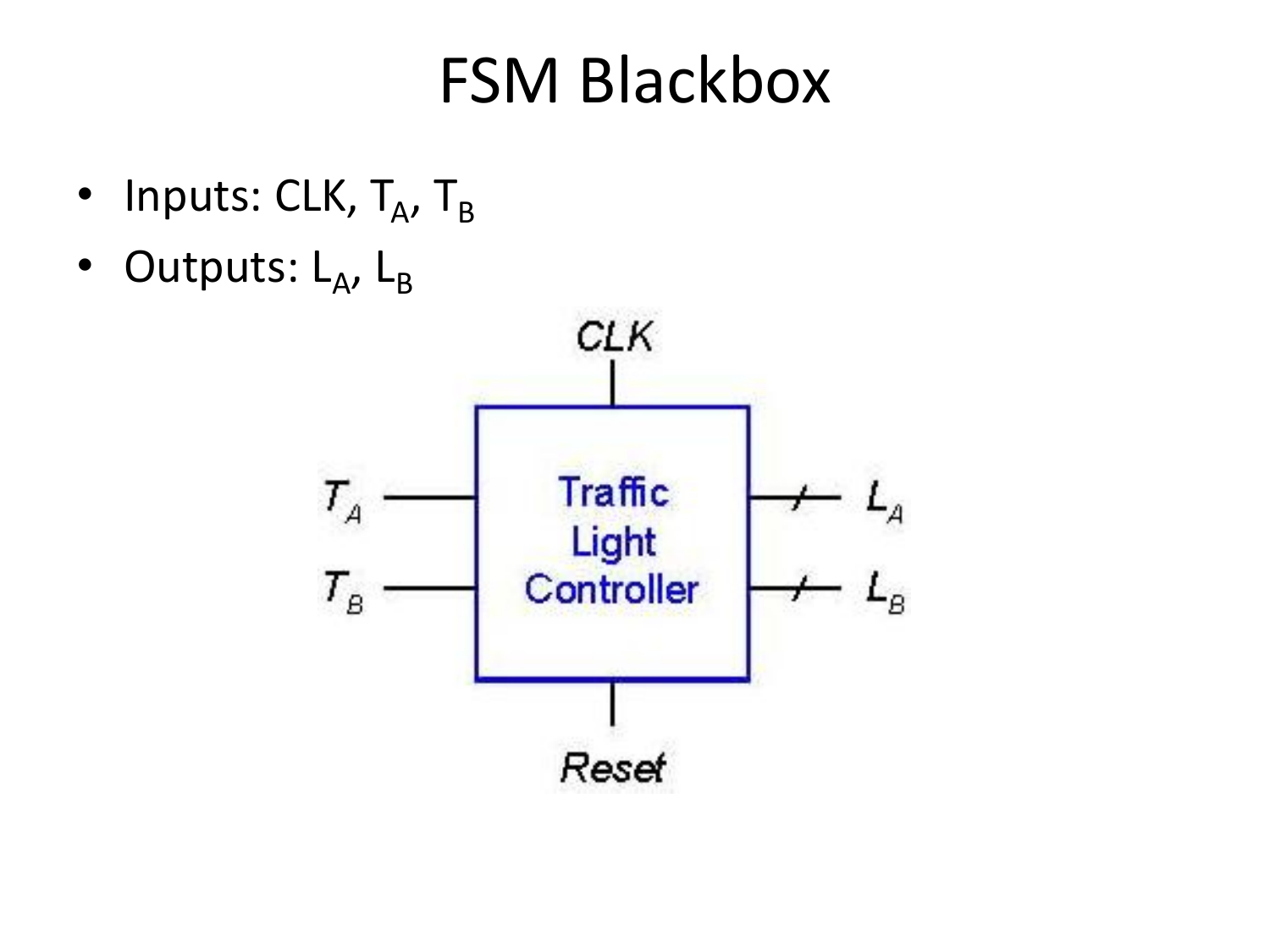#### FSM State Transition Diagram

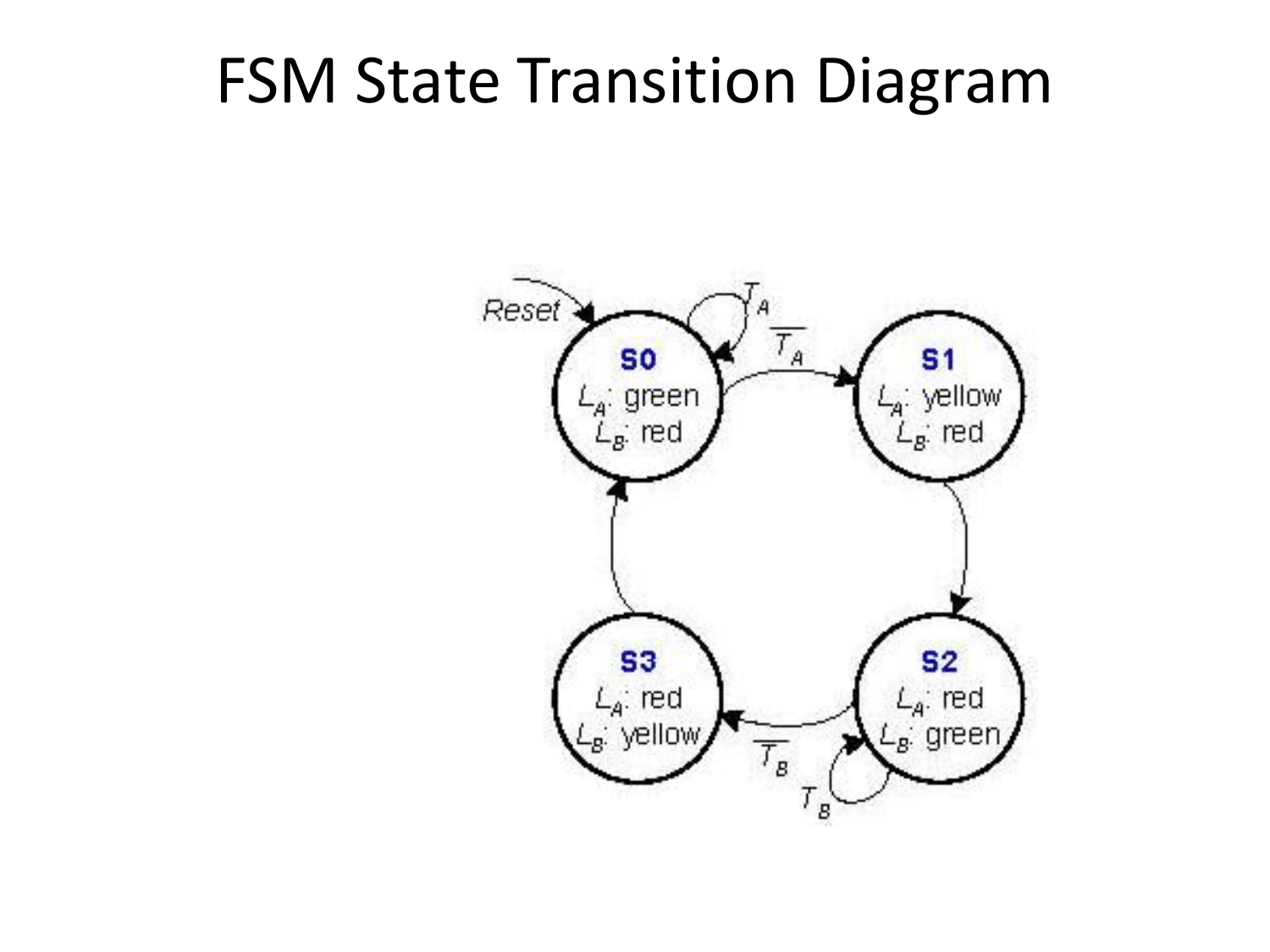# Modified FSM Example

- If L<sub>A</sub> is GREEN: Case
	- No cars on either A or B: change light after 16 cycles
	- Cars waiting on both A and B: change light after 16 cycles
	- Cars waiting only on A: L<sub>A</sub> stays GREEN
	- Cars waiting only on B: change light
	- $-$  Light colors change (GREEN, RED)  $\rightarrow$  (YELLOW, RED)  $\rightarrow$ (RED, GREEN)
- If  $L_B$  is GREEN: Case ...

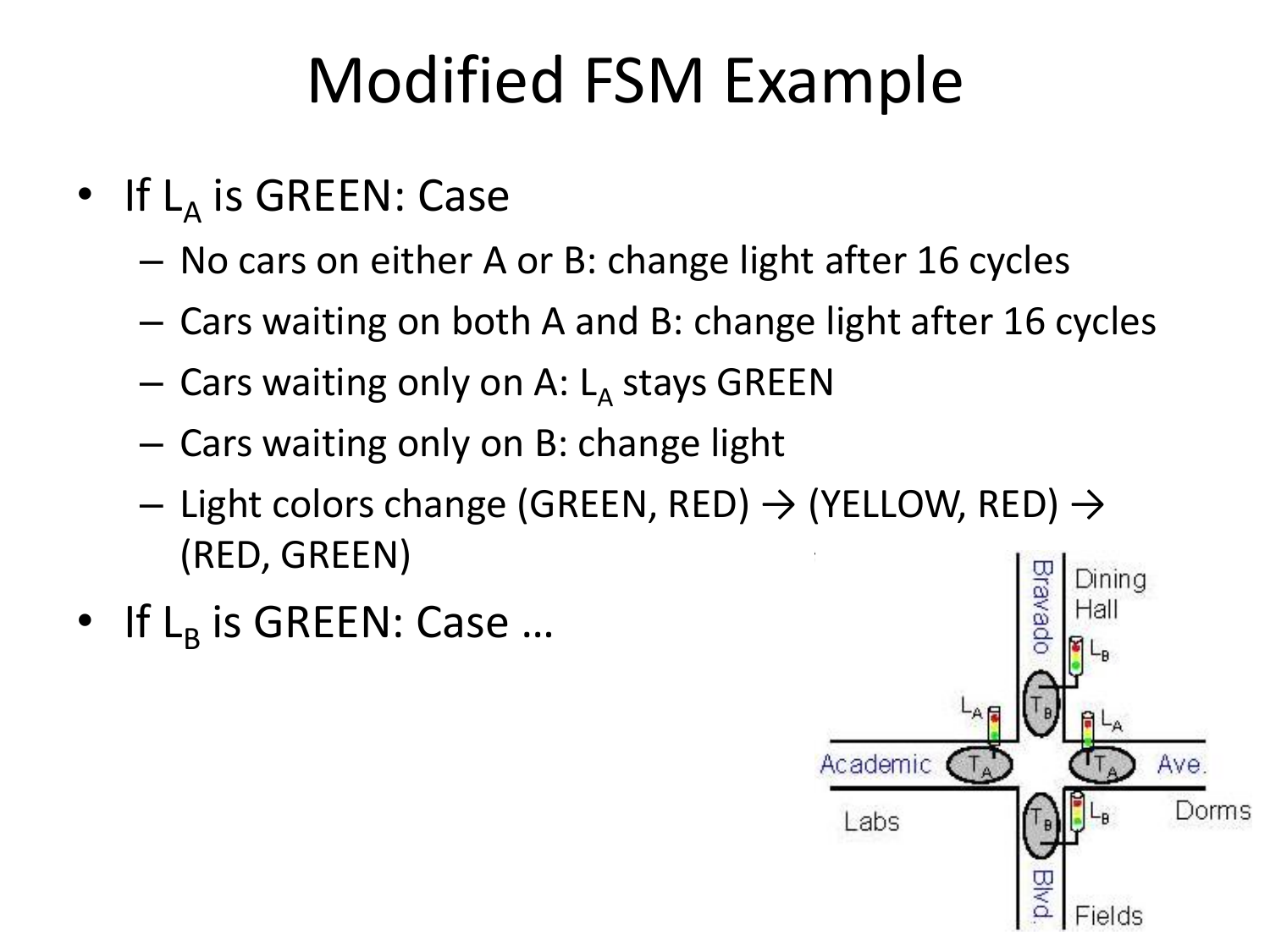### FSM Blackbox

- FSM Inputs: CLK,  $T_A$ ,  $T_B$ ,  $C_R$  (to reset counter)
- FSM Outputs:  $L_A$ ,  $L_B$ ,  $C_T$  (TRUE if count is 15, all 1's)

*"0000"*



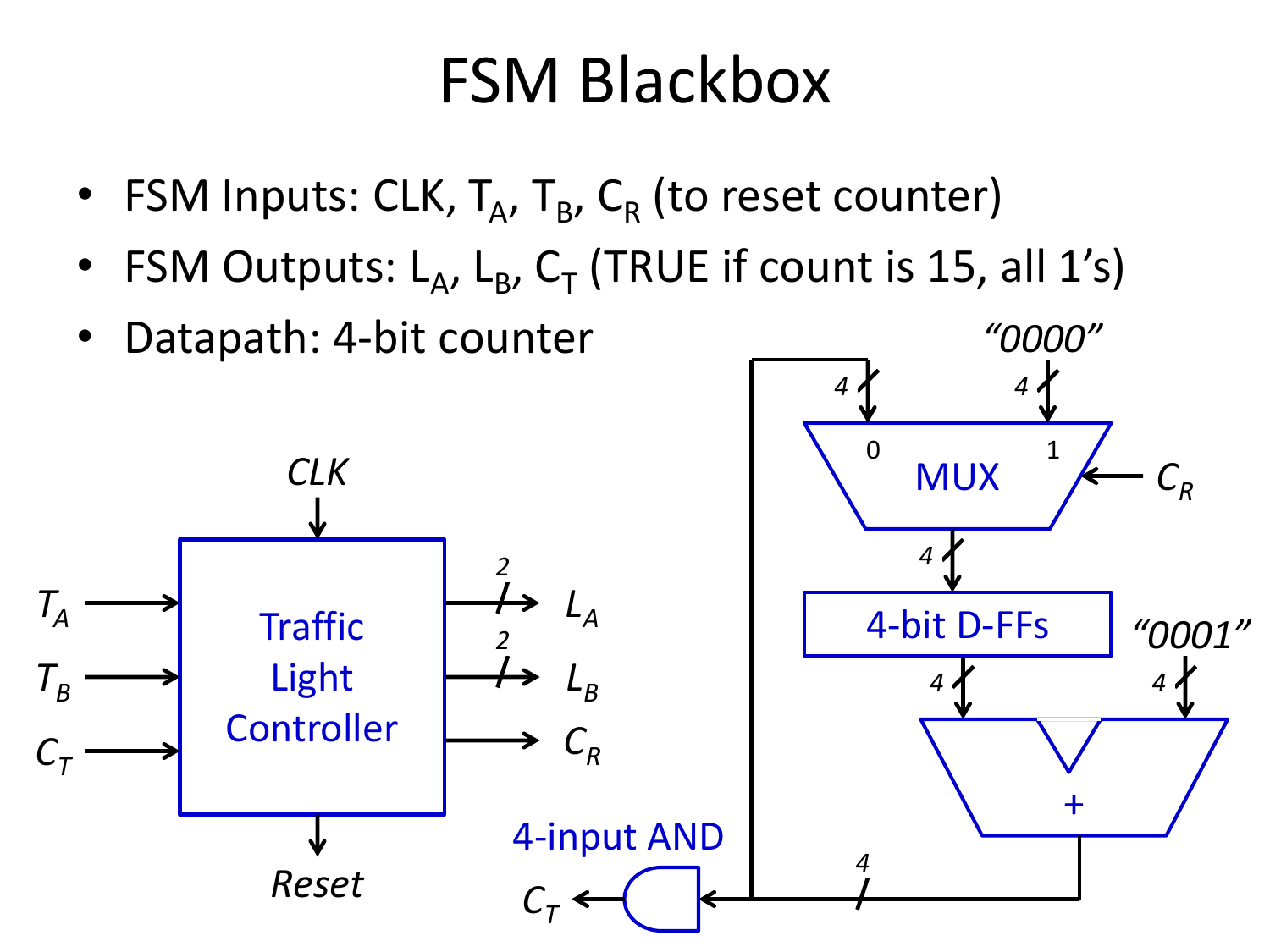#### FSM State Transition Diagram

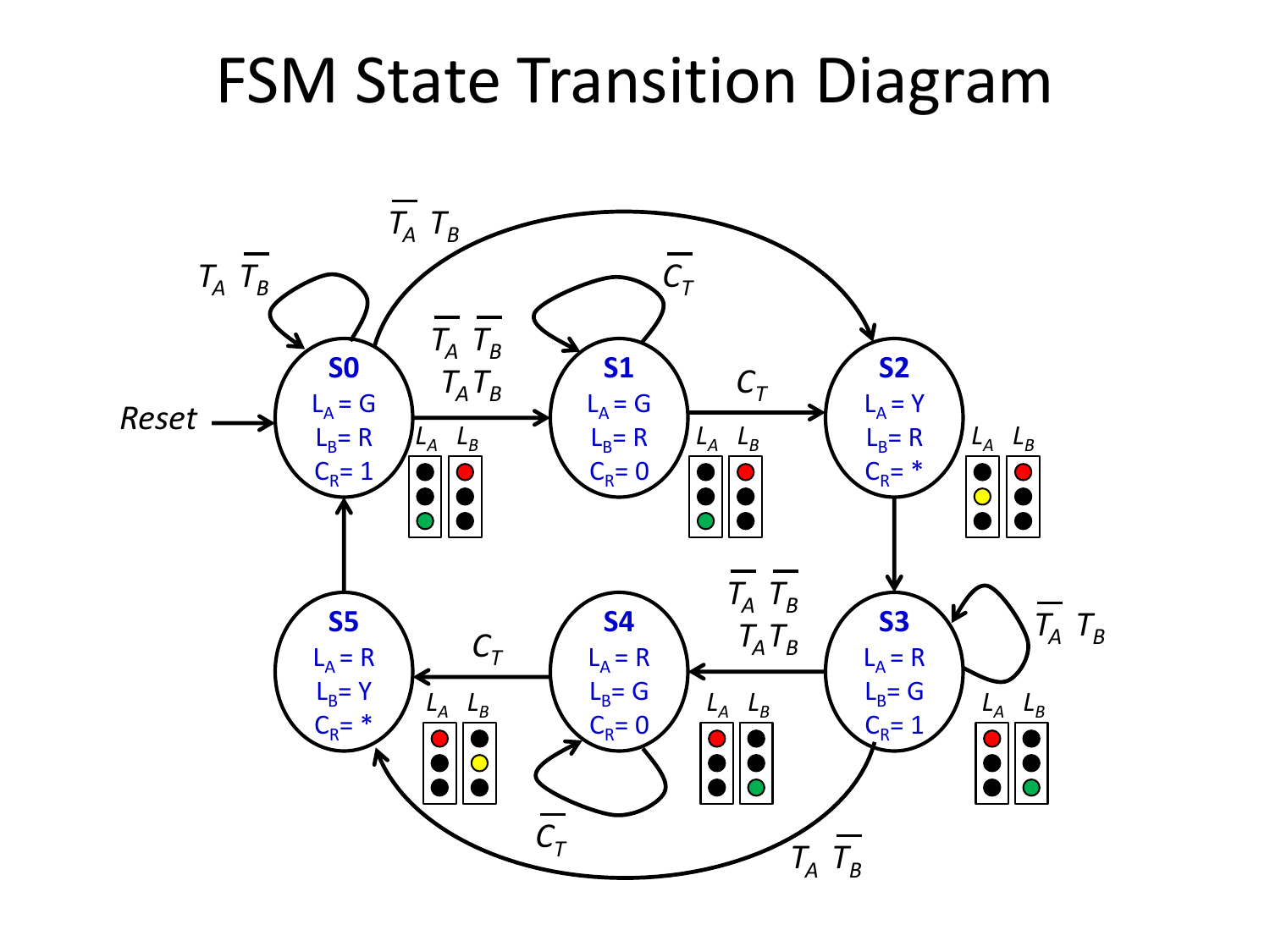• Simple case: recognize 1101

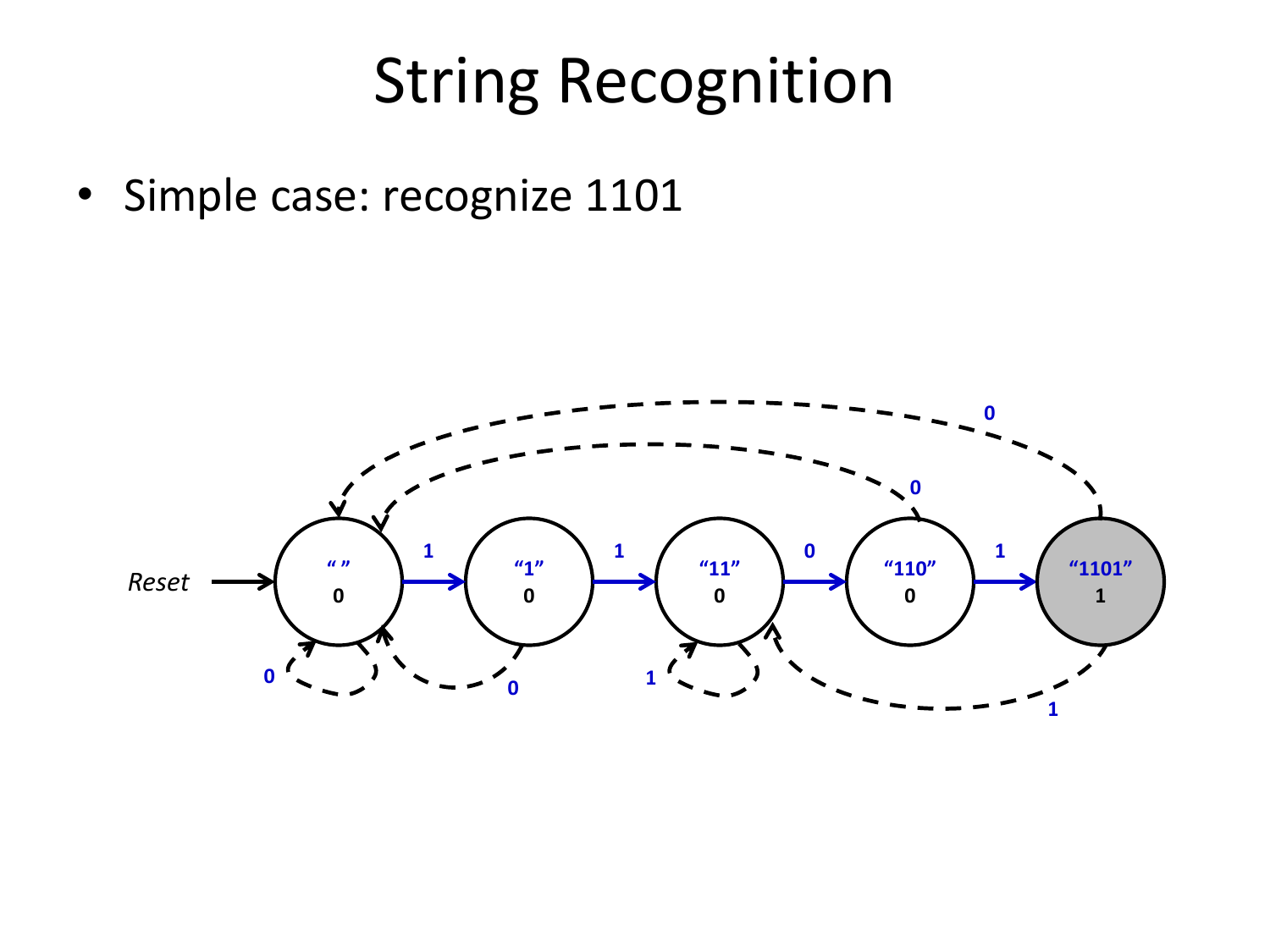- General rules:
	- 1. Create string matching tree
	- 2. State output =  $1$  if a "pattern" is contained along the path
	- 3. Add failure edges: find longest "suffix" of string seen so far and transition to the corresponding "prefix" state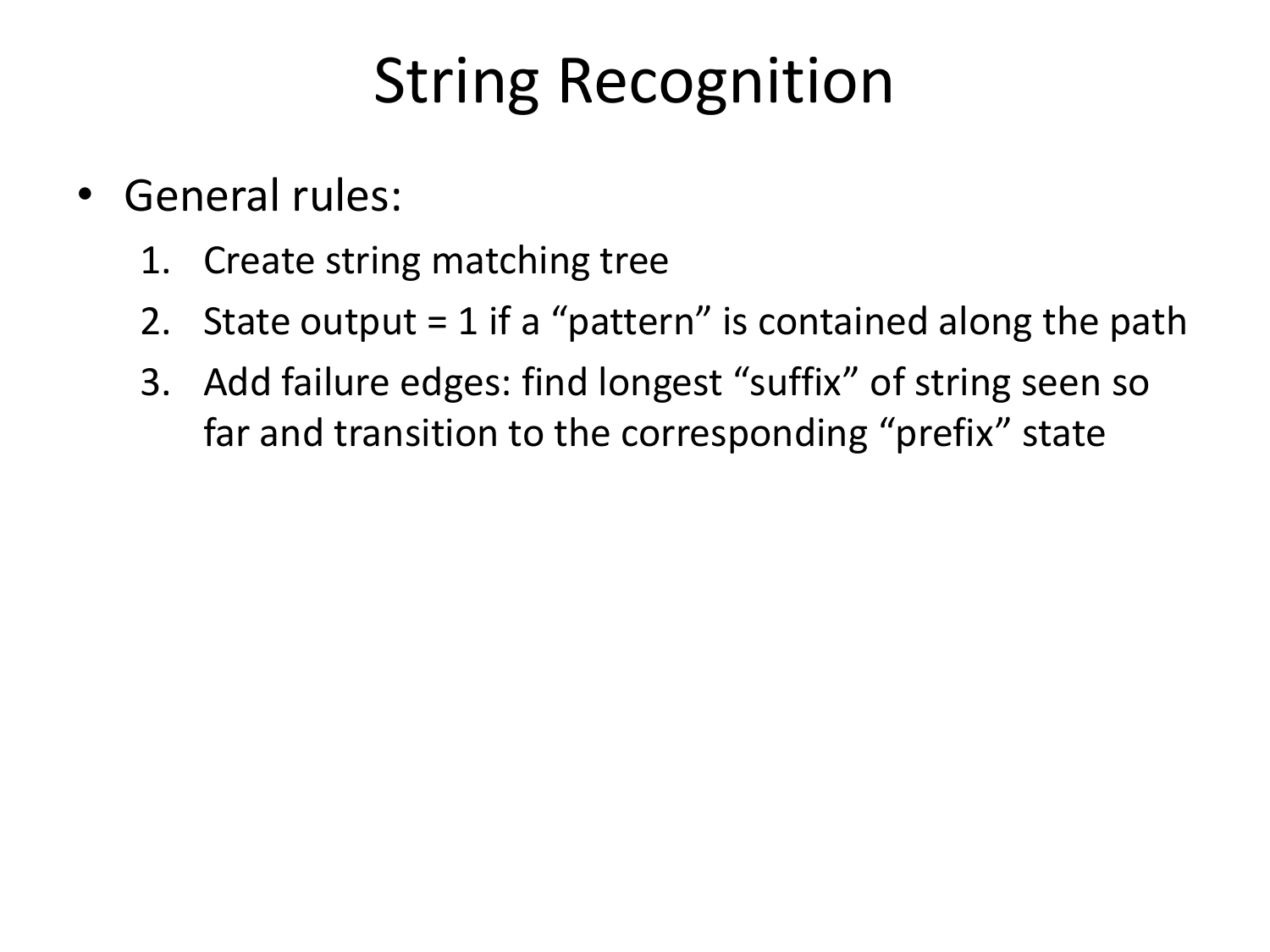- Example: 1101, 1011, 101
	- 1. Create string matching tree
	- 2. State output  $= 1$  if a "pattern" is contained along the path
	- 3. Add failure edges: find longest "suffix" of string seen so far and transition to the corresponding "prefix" state

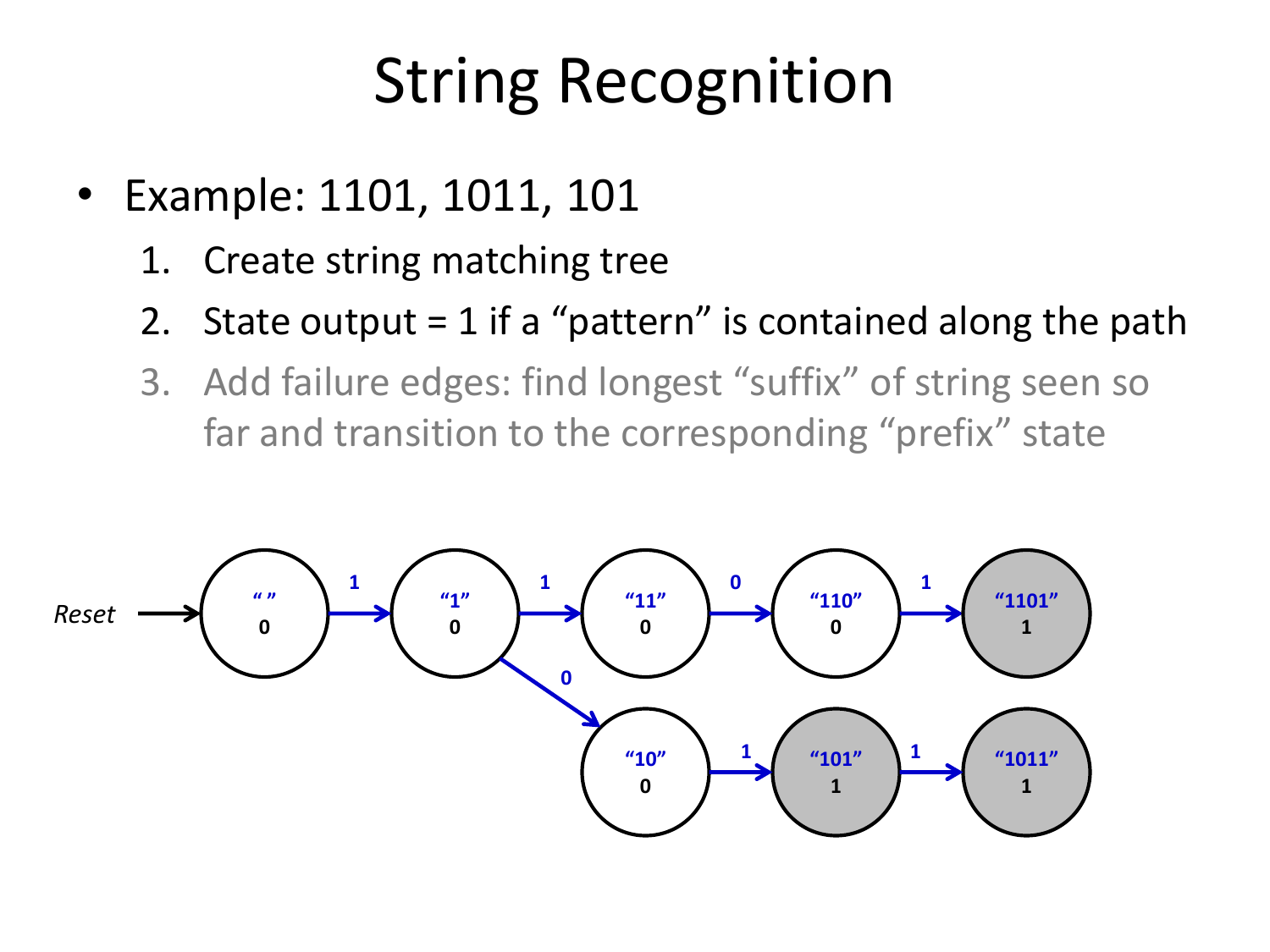- Example: 1111, 1011, 101
	- 1. Create string matching tree
	- 2. State output  $= 1$  if a "pattern" is contained along the path
	- 3. Add failure edges: find longest "suffix" of string seen so far and transition to the corresponding "prefix" state